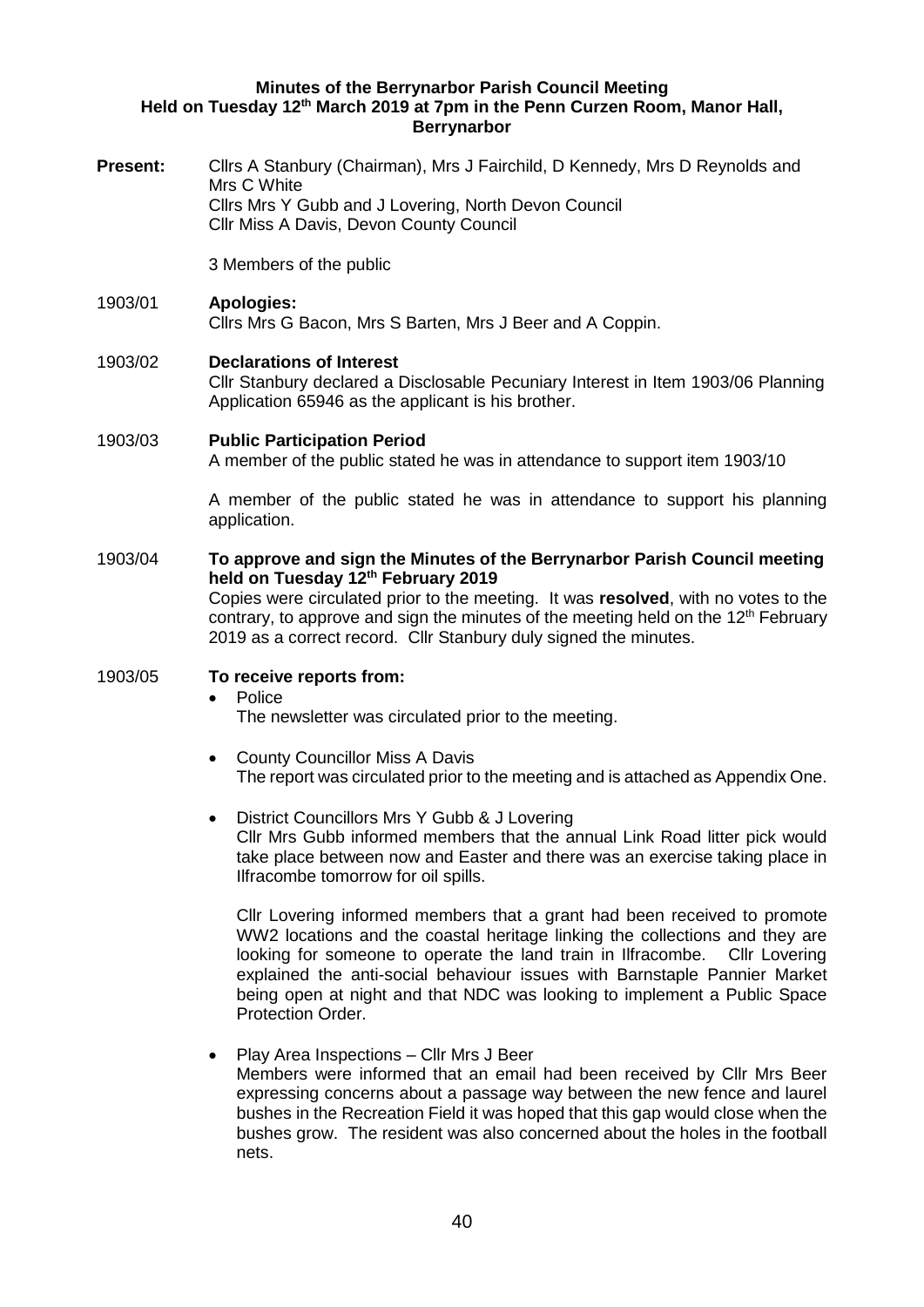The bench in the Manor Hall play area was still in situ and awaiting replacement.

The football nets in the Recreation Field now have large holes in them and require removal.

The shed is still awaiting action and the bin is yet to be moved and the area behind the bin could do with a trim and tidy, it was noted that the Parish Council's contractor had been asked to move the bin and agreed to ask him to tidy the area behind at the same time.

- Manor Hall Cllr J Fairchild Cllr Mrs Fairchild reported that the Manor Hall is now closed for around 4/5 weeks to allow repair works to be undertaken.
- Footpaths Mrs J Fairchild None.
- Dog Exercise Area Cllr Mrs White None.
- Meetings/Events attended by Councillors/Clerk None.

#### 1903/06 **Planning and Planning Correspondence**

Planning Applications: to consider Planning Applications received to date.

Cllr Stanbury declared a Disclosable Pecuniary Interest and left the meeting for the following item.

It was **resolved**, with no votes to the contrary, to elect Cllr Kennedy as Chairman for the item. It was further **resolved**, with no votes to the contrary, to suspend Standing Orders to allow the applicant to speak.

The applicant explained that the proposal was now smaller and the paint colour on the front wall had altered.

It was **resolved**, with no votes to the contrary, to reinstate Standing Orders.

**65946** Erection of one owner/managers accommodation (amended elevations and footprint) Location: Higher Wheel Farm, Combe Martin, Ilfracombe Applicant/Agent: Richard Stanbury

It was **resolved**, with no votes to the contrary, to recommend APPROVAL.

Cllr Stanbury returned to the meeting and resumed the Chair.

Planning Decisions:

Withdrawn:

**66080** Prior notification application for proposed development by telecommunications code system operators in respect of erection of one 12-metrehigh pole with radio equipment attached together with erection of one ancillary storage cabinet and compound boundary fence at Land at Moules Farm, Berrynarbor, Ilfracombe.

It was **resolved**, with no votes to the contrary, to note the information.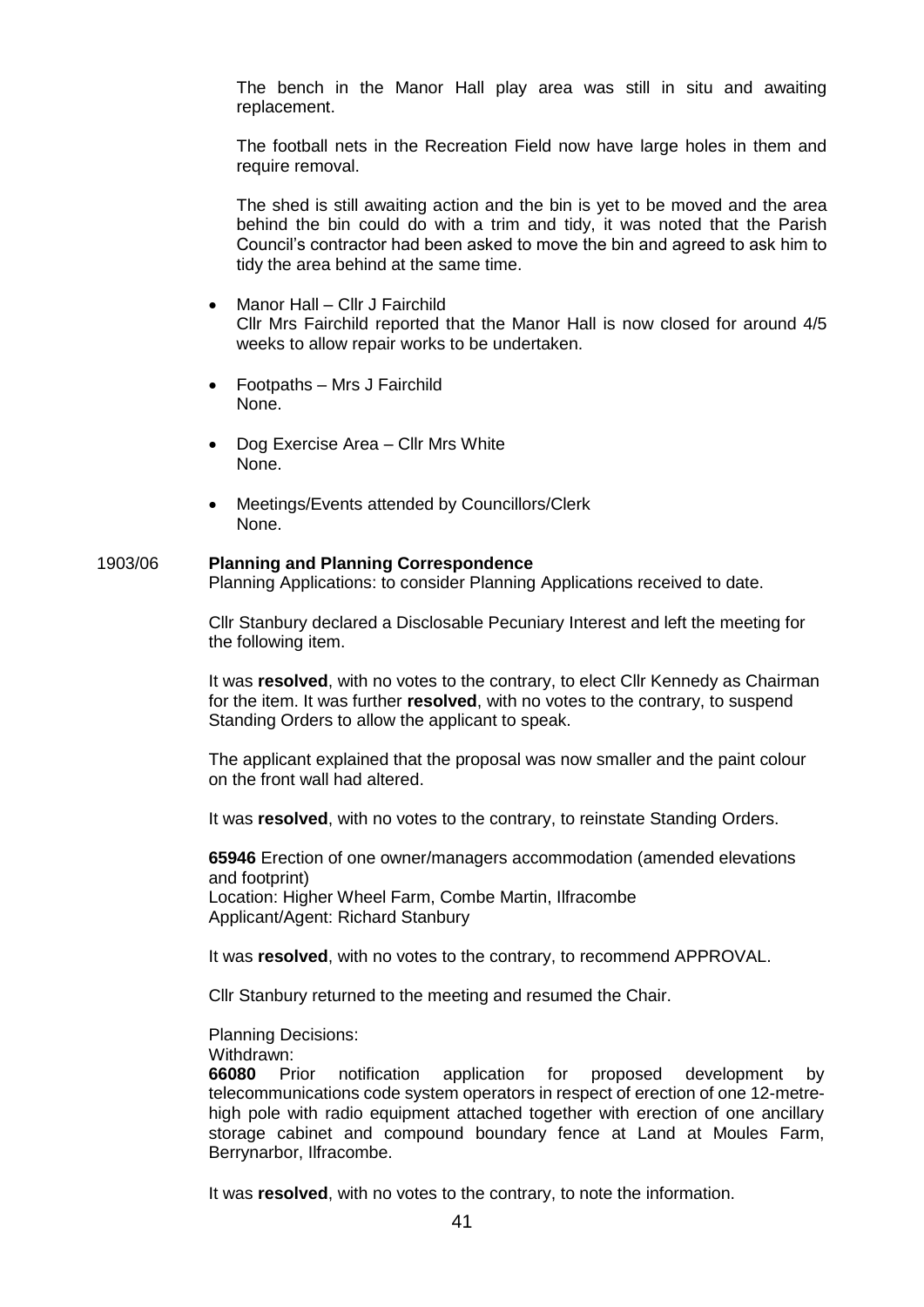1903/07 **Matters to Note** (correspondence is available from the Clerk unless otherwise stated)

- Completion of Monthly Defibrillator report
- DALC March Newsletter
- March Combe Martin, Berrynarbor and East Down Police Newsletter
- Clerks & Councils Direct March 2019
- Response from the Welsh Government to the concerns raised about the disposal of sediment from Hinkley Point (information enclosed for Cllrs)
- Update on changes to the off-street parking orders (no objections have been raised)
- Notification of Parish Grant Revision (information enclosed for Cllrs)

It was **resolved**, with no votes to the contrary, to note the information.

1903/08 **To approve payments and receipts to date and receive budget review** The following payments were received:

|                                                              |  | Payments 12th February 2019 - 12th March 2019 |               |  |
|--------------------------------------------------------------|--|-----------------------------------------------|---------------|--|
| <b>Clerk's March Salary</b>                                  |  |                                               | £310.10 (Net) |  |
| Expenses: Mileage                                            |  | 12/03/2019 39 miles @ 0.45 =                  | £17.55        |  |
| Total:                                                       |  |                                               | £327.65       |  |
| <b>HMRC PAYE</b>                                             |  |                                               | £77.40        |  |
| <b>Toilet Cleaning February</b>                              |  |                                               | £100          |  |
| <b>Public Toilets Maintenance</b>                            |  |                                               | £175          |  |
| Berry Arboriculture, fencing in the Recreation Field         |  |                                               | £2,703        |  |
| Berry Arboriculture, repairs to fencing Manor Hall Play Area |  |                                               | £114          |  |
| Berry Arboriculture, footpath clearance                      |  |                                               | £120          |  |
| South West Water                                             |  |                                               | £75.61        |  |
| Berrynarbor PCC, Electricity                                 |  |                                               | £24.72        |  |
| Mrs J Fairchild, mop and bucket for public toilets           |  |                                               | £11.99        |  |
| <b>Payments total:</b>                                       |  |                                               | £3,729.37     |  |
|                                                              |  | Receipts 12th February 2019 - 12th March 2019 |               |  |
| Interest                                                     |  |                                               | £0.79         |  |

It was **resolved**, with no votes to the contrary, to approve the above payments and receipts.

**Receipts total: £0.79**

1903/09 **To consider annual donation towards the Sewage Plant** Members considered the annual donation and it was **resolved**, with no votes to the contrary, to provide a donation of 50% of the running costs at £59.69.

1903/10 **To consider request from Berrynarbor Community Enterprise to use the artwork from the Village Signs on gift items to be sold in the shop** Members were asked to consider if the Berrynarbor Community Enterprise could use the logo on the village signs for village souvenirs and gifts, it was noted that the original artwork could not be located and the Community Enterprise had arranged for a local graphic designed to recreate the artwork which was circulated to members, it was further noted that Cllr Mrs Bacon, who drew the original logo, did not have any objections.

> It was **resolved**, with no votes to the contrary, to approve the request for the Berrynarbor Community Enterprise to use the logo on the village signs for village souvenirs and gifts.

1903/11 **To consider renewal of licence for the Emergency Sand Bunker** It was **resolved**, with no votes to the contrary, to renew the licence.